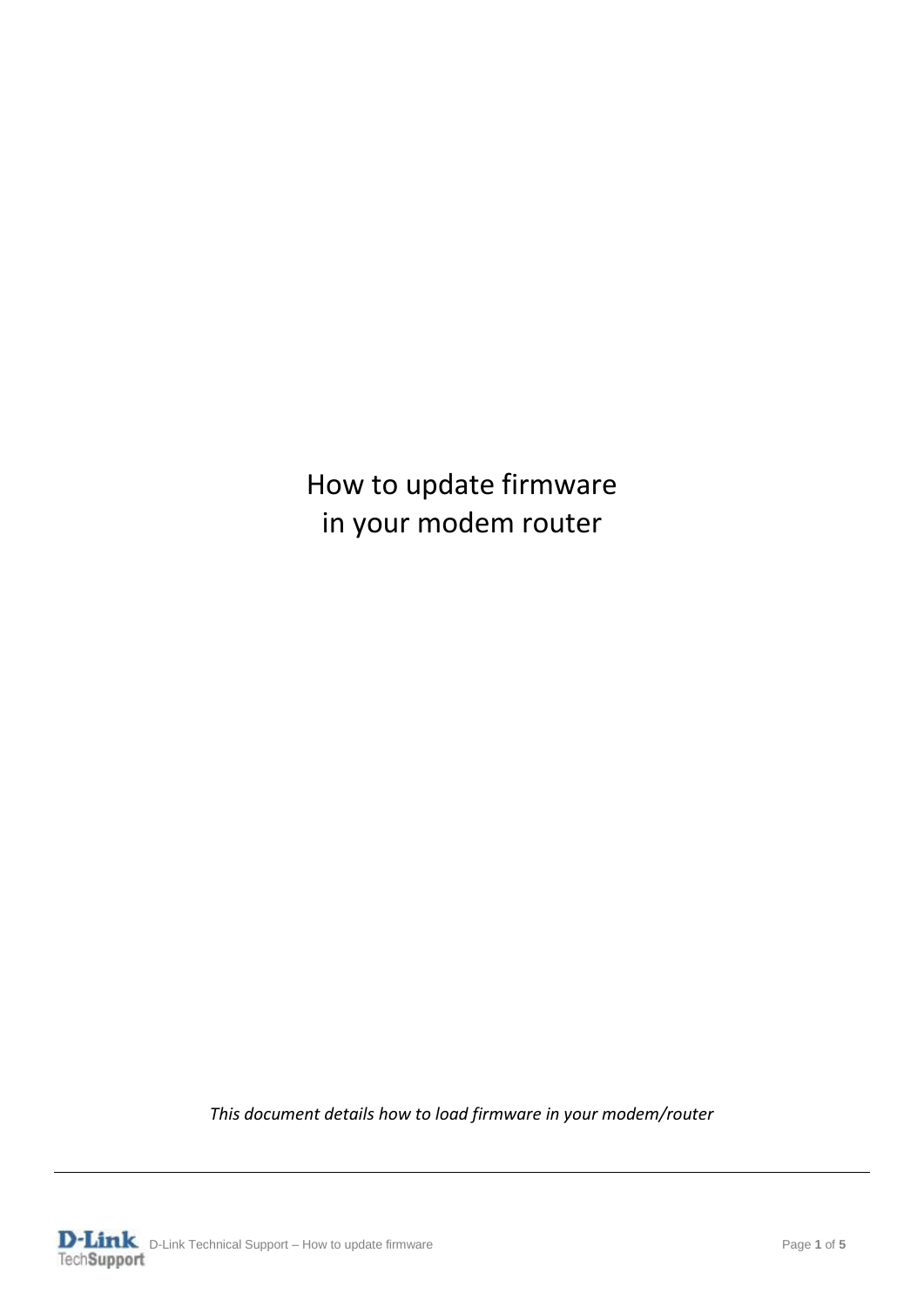Please note: Firmware update should always be done from a computer connected directly to the router via an Ethernet cable. It should not be performed via a wireless connection.

- **Step 1.** Download the latest firmware file for your modem router. Visit support.dlink.com.au web site, choose your router model and select Downloads. Download the appropriate firmware file to any folder on your computer, as soon as you can easily locate it.
- **Step 2.** Open the folder where you saved the firmware file. The file may come in two possible formats: if you hover your mouse over the file and it is reported as "Compressed (zipped) Folder" – open the folder and Copy – Paste the file inside it to another location (e.g. your Desktop). If it is coming up as "BIN file" or other – you are ready to proceed to the next step.



**Step 3.** Open your Internet Browser and in the address field type i[n http://192.168.1.1.](http://192.168.1.1/)

| 192.168.1.1/login.htm                      | $\mathbf{x}$<br>$\Box$<br>$\Box$<br>$\times$                                                                               |  |  |  |  |  |
|--------------------------------------------|----------------------------------------------------------------------------------------------------------------------------|--|--|--|--|--|
|                                            | $\leftarrow$ $\rightarrow$ C $\land$ 192.168.1.1/login.htm<br>☆<br>$\bullet$<br>$B \equiv$<br>$\bigcirc$<br>$\bullet$      |  |  |  |  |  |
|                                            | Firmware Version : 2.00.01 Build Timestamp : 06272013 Language : en v<br>Product Page: Dualband Wireless N750 Modem Router |  |  |  |  |  |
|                                            | <b>D-Link</b>                                                                                                              |  |  |  |  |  |
|                                            |                                                                                                                            |  |  |  |  |  |
|                                            | <b>LOGIN</b>                                                                                                               |  |  |  |  |  |
|                                            | Login in to the router<br>admin<br><b>User Name:</b><br>Password:<br><br>Login                                             |  |  |  |  |  |
| <b>BROADBAND</b>                           |                                                                                                                            |  |  |  |  |  |
| Copyright © 2012-2013 D-Link Systems, Inc. |                                                                                                                            |  |  |  |  |  |

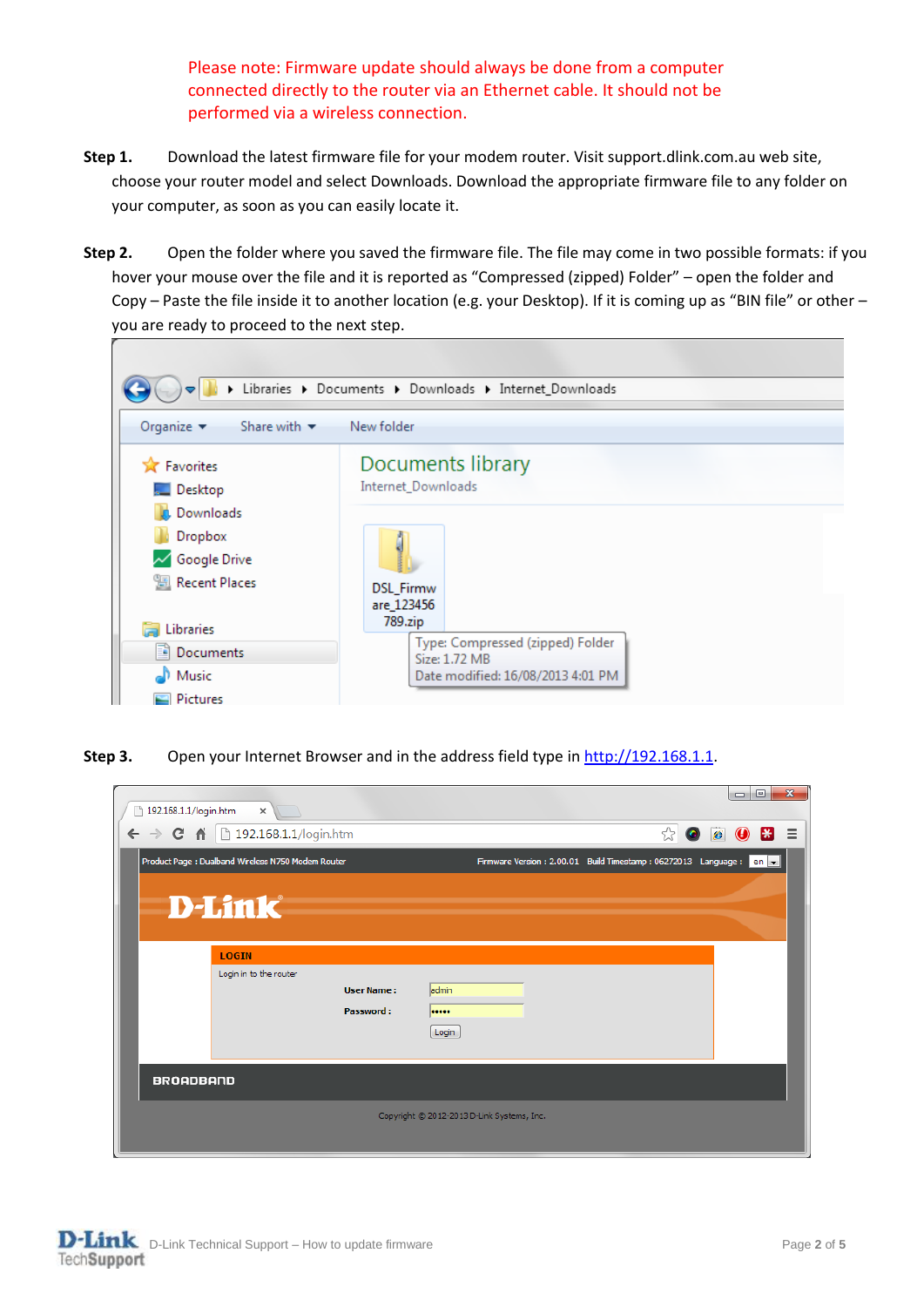**Step 4.** When prompted type in the Username and Password then click on the "Log In" button. If you have not changed the password for the modem administration, the factory settings are:

Username: admin Password: admin

**Step 5.** After logging in you will be presented with the modem's configuration pages. Click on [MAINTENANCE] > [Firmware Update] then Click the [Choose File] button:



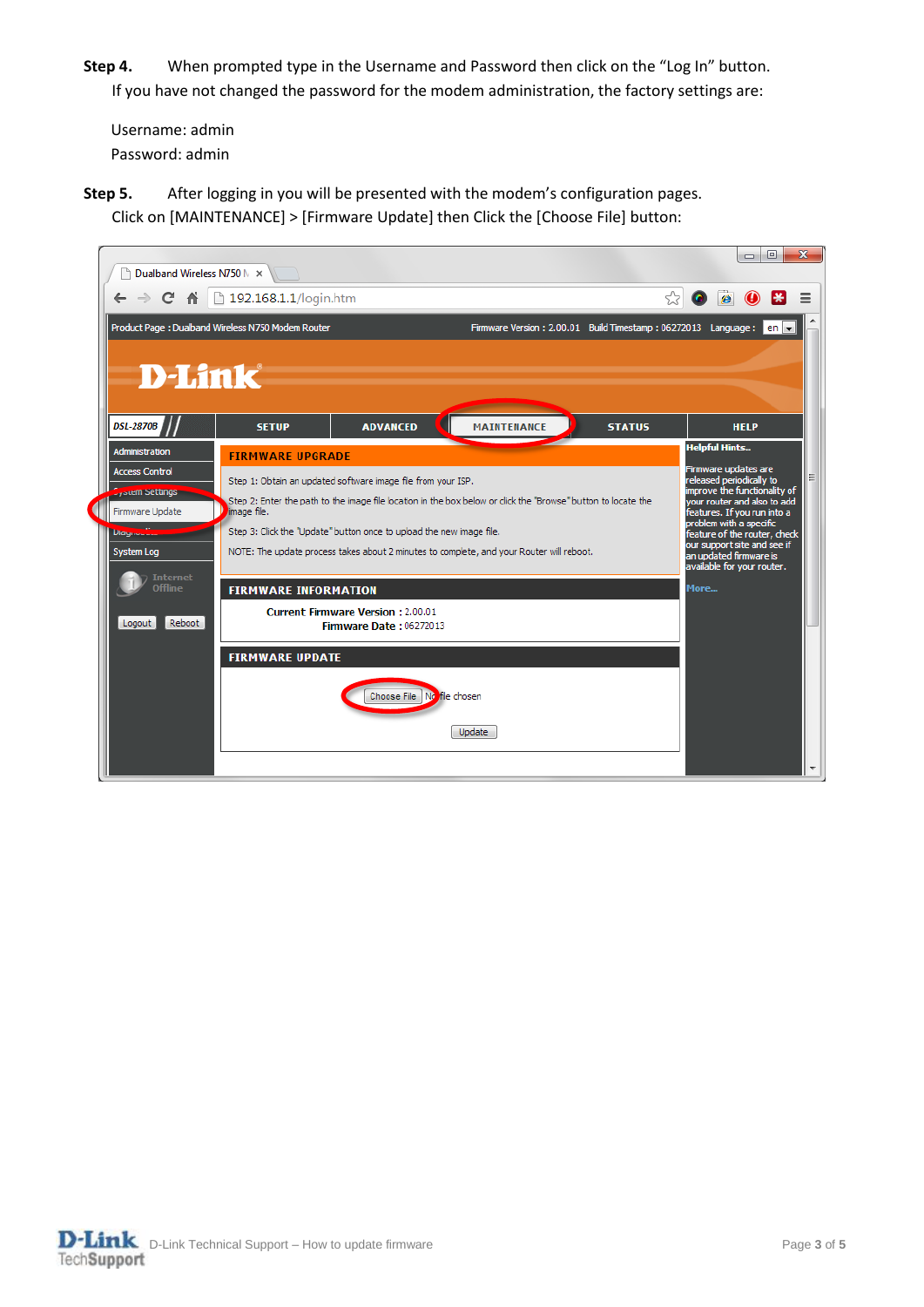**Step 6.** Browse to and select the firmware file which you saved on your computer in Steps 1-2.



**Step 7.** Click on the [Update] button to begin.

| Dualband Wireless N750 M X            |                                                                                          |                                                                                                               |                    |                                                               | ▣<br>$\Box$                                                 | $\mathbf{x}$ |
|---------------------------------------|------------------------------------------------------------------------------------------|---------------------------------------------------------------------------------------------------------------|--------------------|---------------------------------------------------------------|-------------------------------------------------------------|--------------|
| 作<br>C                                | 192.168.1.1/login.htm                                                                    |                                                                                                               |                    | ☆                                                             | Æ                                                           |              |
|                                       | Product Page: Dualband Wireless N750 Modem Router                                        |                                                                                                               |                    | Firmware Version: 2.00.01 Build Timestamp: 06272013 Language: | l en l⊯i                                                    |              |
|                                       |                                                                                          |                                                                                                               |                    |                                                               |                                                             |              |
| <b>D-Link</b>                         |                                                                                          |                                                                                                               |                    |                                                               |                                                             |              |
|                                       |                                                                                          |                                                                                                               |                    |                                                               |                                                             |              |
| <b>DSL-2870B</b>                      | <b>SETUP</b>                                                                             | <b>ADVANCED</b>                                                                                               | <b>MAINTENANCE</b> | <b>STATUS</b>                                                 | <b>HELP</b>                                                 |              |
| <b>Administration</b>                 | <b>FIRMWARE UPGRADE</b>                                                                  |                                                                                                               |                    |                                                               | <b>Helpful Hints</b>                                        |              |
| <b>Access Control</b>                 |                                                                                          | Step 1: Obtain an updated software image file from your ISP.                                                  |                    |                                                               | Firmware updates are<br>released periodically to            | Ε            |
| <b>System Settings</b>                |                                                                                          | Step 2: Enter the path to the image file location in the box below or click the "Browse" button to locate the |                    |                                                               | improve the functionality of<br>vour router and also to add |              |
| Firmware Update<br><b>Diagnostics</b> | image file.                                                                              | Step 3: Click the "Update" button once to upload the new image file.                                          |                    |                                                               | features. If you run into a<br>problem with a specific      |              |
| <b>System Log</b>                     | NOTE: The update process takes about 2 minutes to complete, and your Router will reboot. | feature of the router, check<br>our support site and see if<br>an updated firmware is                         |                    |                                                               |                                                             |              |
| <b>Internet</b>                       |                                                                                          |                                                                                                               |                    |                                                               | available for your router.                                  |              |
| Offline                               | <b>FIRMWARE INFORMATION</b>                                                              |                                                                                                               |                    |                                                               | More                                                        |              |
| Reboot<br>Logout                      |                                                                                          | <b>Current Firmware Version: 2.00.01</b><br>Firmware Date: 06272013                                           |                    |                                                               |                                                             |              |
|                                       |                                                                                          |                                                                                                               |                    |                                                               |                                                             |              |
|                                       | <b>FIRMWARE UPDATE</b><br>Choose File<br>DSL2870BA1130627.bin                            |                                                                                                               |                    |                                                               |                                                             |              |
|                                       |                                                                                          |                                                                                                               |                    |                                                               |                                                             |              |
|                                       |                                                                                          |                                                                                                               |                    |                                                               |                                                             |              |
|                                       |                                                                                          |                                                                                                               |                    |                                                               |                                                             |              |
|                                       |                                                                                          |                                                                                                               |                    |                                                               |                                                             |              |